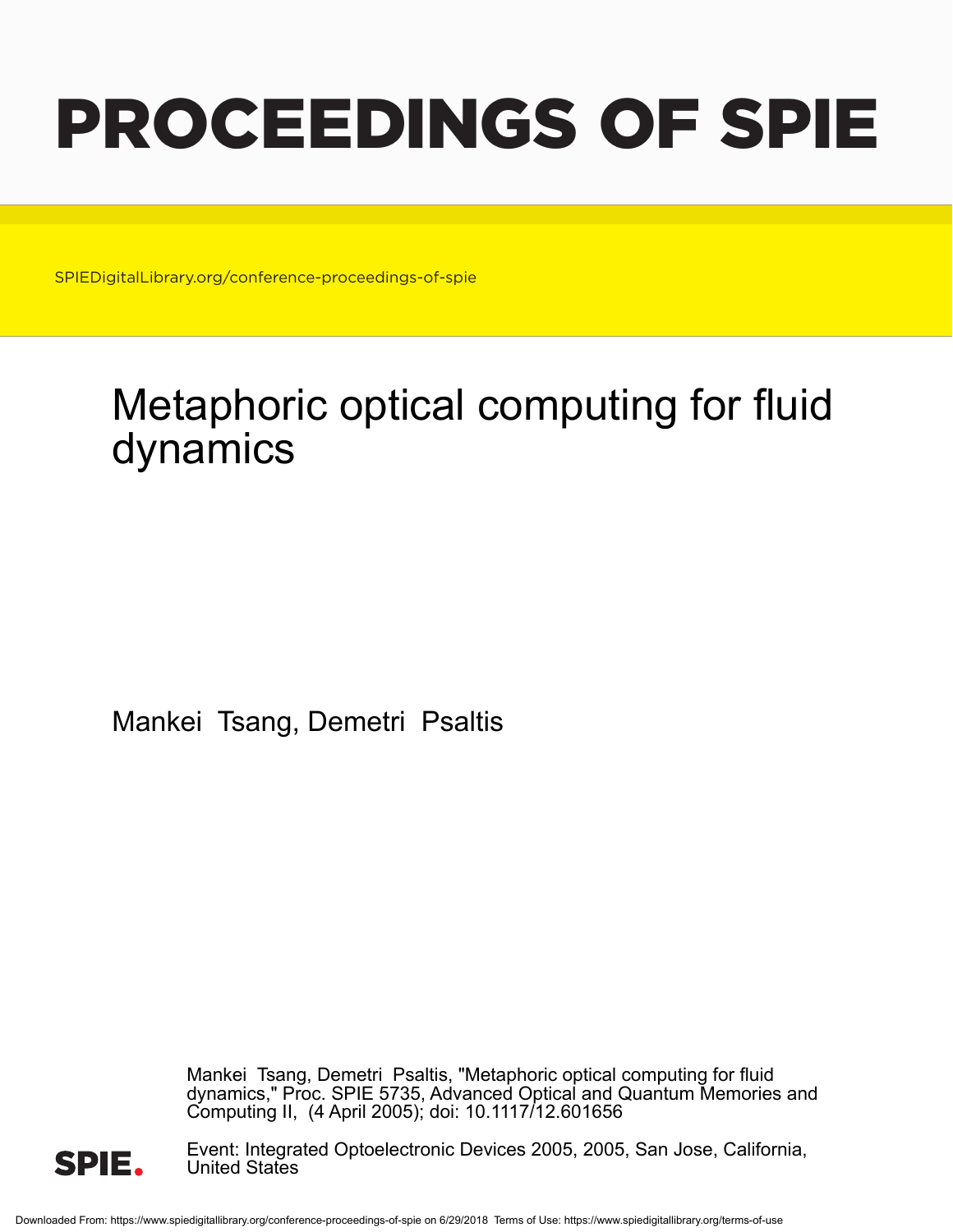### **Metaphoric Optical Computing for Fluid Dynamics**

Mankei Tsang and Demetri Psaltis

Department of Electrical Engineering, California Institute of Technology, Pasadena, CA 91125

#### **ABSTRACT**

We show that an optical pulse inherently computes three-dimensional classical fluid dynamics. Taking optical diffraction, dispersion and nonlinearity into account, one can define the metaphoric fluid density, velocity and vorticity in the optical pulse. We propose the use of the group-velocity-delayed time to represent the third dimension of the fluid, and the "splitstep" method to combine optical devices as a configurable system that simulates fluid flow. Optical systems, with the inherent speed, parallelism and configurability, may one day be utilized to assist the study of fluid dynamics.

#### **1. INTRODUCTION**

It is well known that the nonlinear Schrodinger equation (NLSE), which describes optical propagation, Bose-Einstein condensates and superfluids among many other physical phenomena, can be transformed to hydrodynamical equations.<sup>1</sup> The hydrodynamical formulation is studied mainly in the field of superfluidity, $2$  while in the field of optics, the fluid description has been used, for example, in the study of laser dynamics,  $3-5$  two-dimensional optical flow in a cavity<sup>6, 7</sup> and optical vortex dynamics. $8-10$  In this perspective, optics seems to have at least some correspondence to fluid dynamics. A field essential to aeronautics and weather prediction, computational fluid dynamics nonetheless experiences tremendous difficulties due to the overarching computing power and data storage required. While fluid experiments such as wind tunnels can be used to study flow problems, they are not very configurable and it is difficult to specify complex initial conditions. Meanwhile it has been proposed that NLSE can be used to study inviscid fluid dynamics, $11$  the dynamics of NLSE exhibits classical turbulence behavior<sup>12</sup> and light propagation can be used to study properties of superfluids.<sup>13</sup> This makes one wonder if a much larger class of problems in fluid dynamics can be studied with the help of optical systems, which inherently display speed, parallelism and configurability.

Building on previous attempts that relate light to two-dimensional fluids or superfluids, our ultimate target is to use optics to accurately simulate three-dimensional ordinary fluids in high-Reynolds-number flow. The optical intensity and the local wave vector can represent the fluid density and velocity respectively, the optical pulse shape can be used to represent the third dimension of the fluid if group-velocity dispersion is negative, and mirrors with small structures can be introduced to implement an effective "no-slip" boundary condition. This correspondence to classical fluids may one day be used as an "optical wind tunnel" for the metaphoric computing of fluid dynamics.

While in theory nonlinear optical propagation can accurately model fluid flow, an ideal nonlinear medium in which the correspondence is exact may not be easily fabricated. We hereby introduce the "split-step" method, in which propagation effects can be applied separately with different optical devices to an optical pulse, so that the final outcome will approximate the true solution as if we had the ideal medium.

#### **2. OPTICAL ANALOGUES OF FLUID DENSITY AND VELOCITY**

To begin, let us reproduce the Madelung transformation of NLSE to fluid equations,<sup>1</sup> with the inclusion of the pulse shape as the third dimension. The nonlinear Schrodinger equation in optics is given by

$$
\frac{\partial A}{\partial z} = \frac{j}{2k_0} \nabla_{\perp}^2 A - \frac{j\beta_2}{2} \frac{\partial^2 A}{\partial t^2} + jk_0 \Delta n(\mathbf{r}_{\perp}, t, |A|^2) A,\tag{1}
$$

where  $A = |A(z, x, y, t)| \exp[j\psi(z, x, y, t)]$  is the complex envelope,  $k_0 = 2\pi/\lambda_0$  is the carrier wave number,  $\nabla^2_{\perp}$  is the transverse Laplacian,  $\beta_2$  is the group-velocity dispersion coefficient, t is the group-velocity-delayed time, and  $\Delta n$  is the refractive index change that can be due to the spatial refractive index profile of the medium, or induced by nonlinear self- or cross-phase modulation. For the Kerr nonlinearity,  $\Delta n|_{\text{Kerr}} = n_2|A|^2$ . Dispersion can be considered as the third dimension of diffraction if the group-velocity dispersion is anomalous, or  $\beta_2 < 0$ . The corresponding spatial coordinate can then be defined as  $\tau \equiv t/\sqrt{-\beta_2 k_0}$ .

Advanced Optical and Quantum Memories and Computing II, edited by Hans J. Coufal, Zameer U. Hasan, Alan E. Craig, Proceedings of SPIE Vol. 5735 (SPIE, Bellingham, WA, 2005) · 0277-786X/05/\$15 · doi: 10.1117/12.601656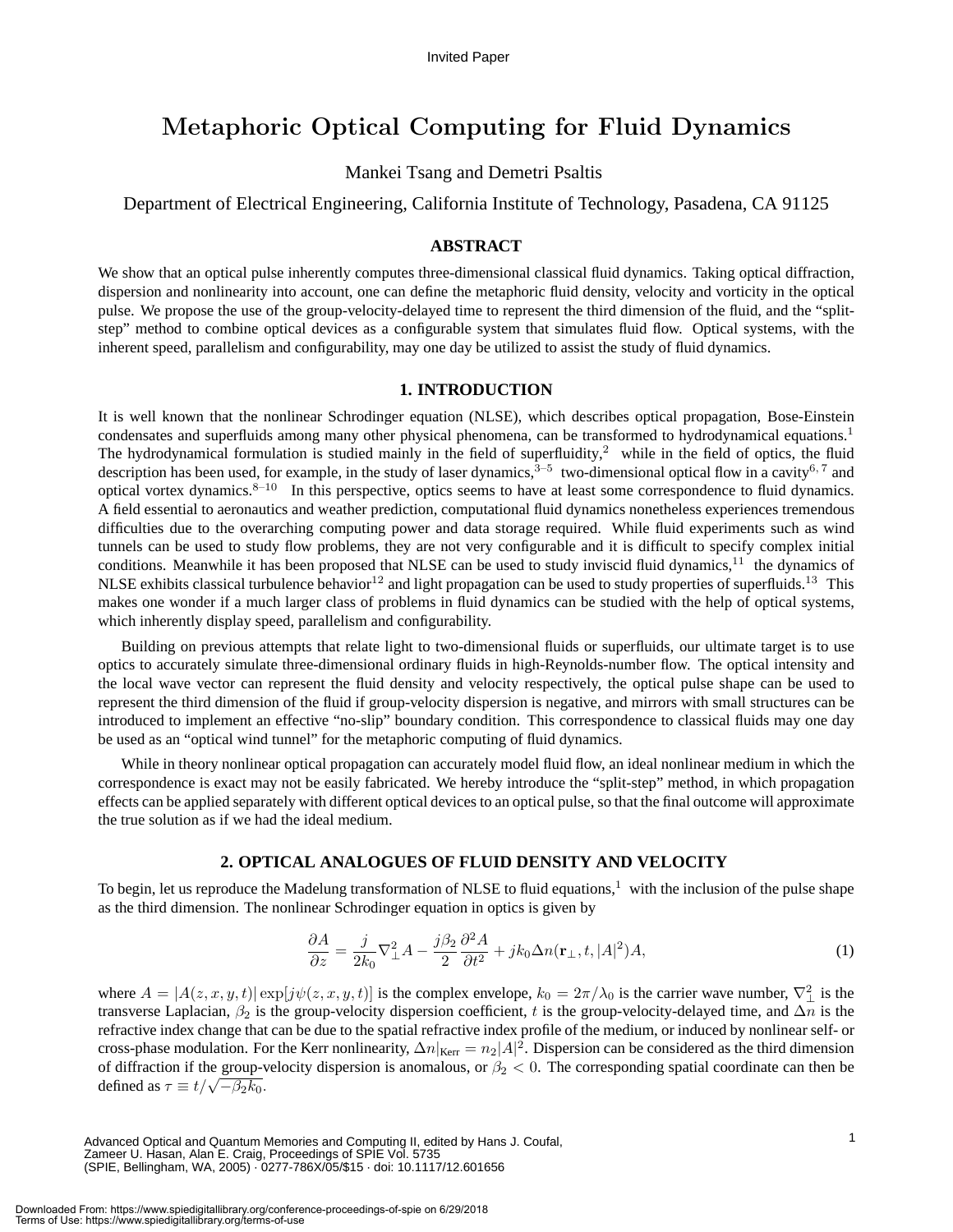The Madelung transformation is given by

$$
i \equiv |A|^2,\tag{2}
$$

$$
\kappa \equiv \nabla' \psi = \left(\hat{\mathbf{r}}_{\perp} \nabla_{\perp} + \hat{\boldsymbol{\tau}} \frac{\partial}{\partial \tau}\right) \psi, \tag{3}
$$

where i is the intensity and  $\kappa$  is the local wave vector. Two equations are thus produced,

$$
\frac{\partial i}{\partial z} + \frac{1}{k_0} \nabla' \cdot (i\kappa) = 0,\tag{4}
$$

$$
\frac{\partial \kappa}{\partial z} + \frac{1}{k_0} \nabla' \left(\frac{1}{2} \kappa^2\right) = \nabla'(k_0 \Delta n) + \frac{1}{k_0} \nabla' \left(\frac{1}{2\sqrt{i}} \nabla'^2 \sqrt{i}\right).
$$
\n(5)

Eq. (4) is identical to the continuity equation in hydrodynamics, with propagation displacement  $z$  acting as time, optical intensity I as fluid density and  $\kappa$  as velocity. The (negative) instantaneous frequency represents the third component of velocity. Eq. (5) resembles the Euler equation of inviscid motion for irrotational flow ( $\nabla \times$ **v** = 0), with  $-\Delta n$  acting as pressure. The nonlinearity should be defocusing  $(n_2 < 0)$  so that the pressure term provides the correct fluid behavior. The last term of Eq. (5) is called the "quantum pressure," which is not present in classical fluid dynamics.

If the characteristic intensity of the optical system is  $I$ , the characteristic length is  $W$  and the characteristic local wave number is  $K$ , Eqs. (4) and (5) can be renormalized according to the following parameters,

$$
\zeta \equiv \frac{K}{Wk_0} z,\tag{6}
$$

$$
\nabla \equiv W \nabla',\tag{7}
$$

$$
\rho \equiv \frac{i}{I},\tag{8}
$$

$$
\mathbf{v} \equiv \frac{\kappa}{K},\tag{9}
$$

$$
a \equiv \frac{1}{k_0 \sqrt{-n_2 I}},\tag{10}
$$

$$
\mathcal{M} \equiv K a,\tag{11}
$$

$$
\mathcal{H} \equiv \frac{a}{W},\tag{12}
$$

where  $a$  is called the "healing" length, which characterizes the length over which the intensity bends at a boundary. M is the Mach number in the fluid picture, and  $H$  is the normalized healing length. The normalized equations of motion are

$$
\frac{\partial \rho}{\partial \zeta} + \nabla \cdot (\rho \mathbf{v}) = 0,\tag{13}
$$

$$
\frac{\partial \mathbf{v}}{\partial \zeta} + \nabla \left(\frac{1}{2}v^2\right) = -\frac{1}{\mathcal{M}^2} \nabla \left(\rho - \frac{\mathcal{H}^2}{2\sqrt{\rho}} \nabla^2 \sqrt{\rho}\right).
$$
\n(14)

The "quantum pressure" term gives rise to Bogoliubov dispersion in a superfluid,  $6\,$  but should be made negligible compared to the Kerr pressure term if ordinary fluid behavior is desired, so

$$
\mathcal{H} << 1,\tag{15}
$$

$$
W >> a. \tag{16}
$$

The Euler equation of irrotational inviscid fluid motion is then obtained,

$$
\frac{\partial \mathbf{v}}{\partial \zeta} + \nabla \left(\frac{1}{2}v^2\right) = -\frac{1}{\mathcal{M}^2} \nabla \rho.
$$
\n(17)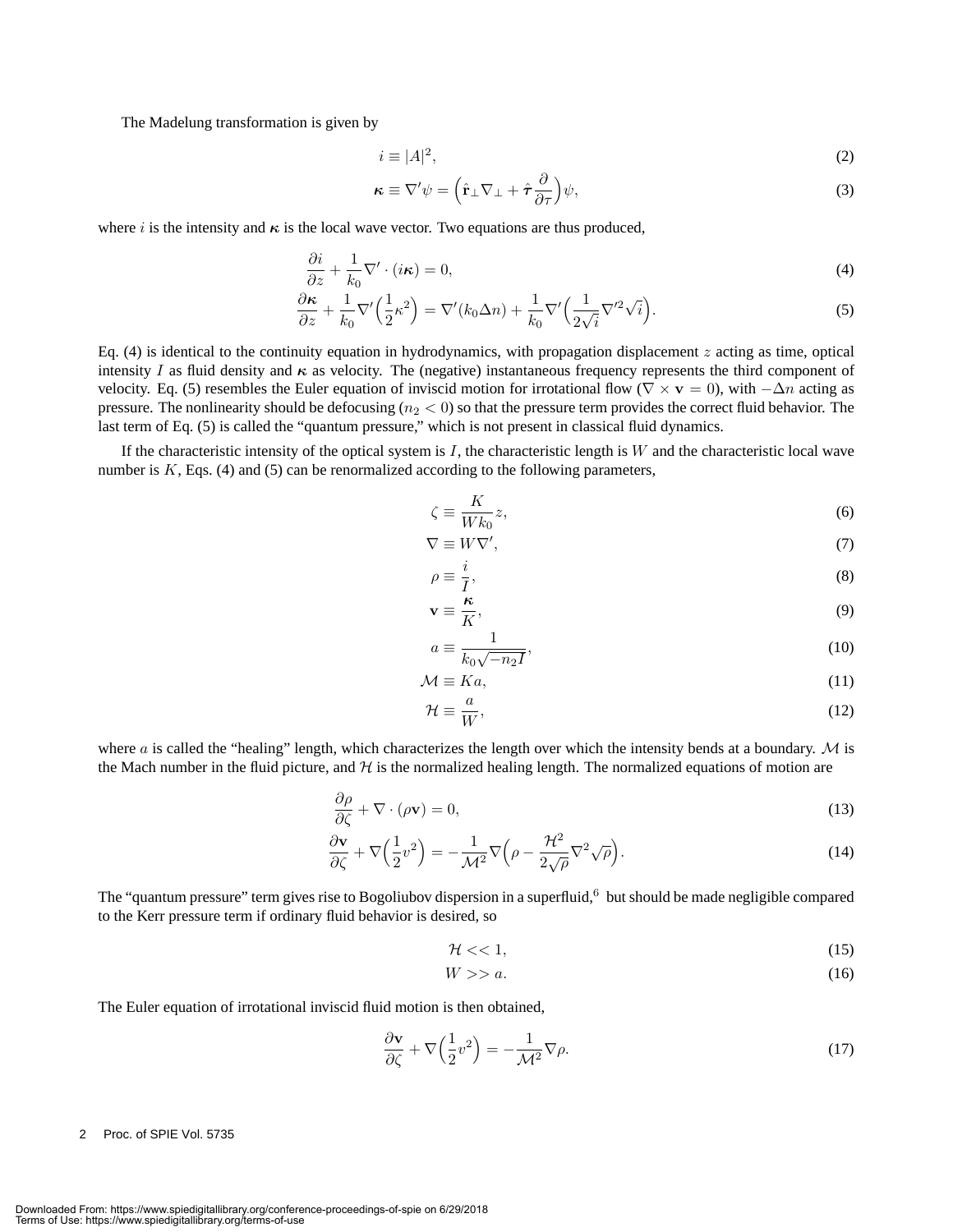A compressible fluid may demand a different pressure dependence on density. For instance, the pressure term of an isothermal ideal gas is  $\propto (1/\rho)\nabla \rho = \nabla \ln \rho$ . Hence for a good correspondence with fluid dynamics, we shall assume a small compressibility, or in terms of the Mach number  $\mathcal{M}$ ,

$$
\mathcal{M} = Ka \ll 1,\tag{18}
$$

so that Kerr nonlinearity is a good first-order approximation. A small compressibility also helps to ensure a small "quantum pressure" term, so that the requirement in Eq. (16) can be somewhat relaxed.

#### **3. VORTICITY**

While the Madelung transformation relates nonlinear optical propagation to irrotational flow, most interesting fluid problems concern the concept of vorticity, which is responsible for turbulence. It is defined as

$$
\omega \equiv \nabla \times \mathbf{v}.\tag{19}
$$

Optical vorticity does exist, but in the quantized form of optical vortices. For a three-dimensional optical pulse that includes the dispersion effect vortices exist in the form of vortex lines, just like in superfluids. For a direct correspondence between optics and classical hydrodynamics it is therefore essential to relate the quantized vortex lines to the distributed vorticity.

The magnitude of vorticity can be estimated by the closed path integral of **v**,

$$
\omega \cdot \hat{\mathbf{n}} = \lim_{\sigma \to 0} \frac{1}{\sigma} \oint \mathbf{v} \cdot d\mathbf{l}
$$
 (20)

$$
= \lim_{\sigma \to 0} \frac{1}{\sigma} \oint \nabla \psi \cdot d\mathbf{l},\tag{21}
$$

where  $\hat{\bf n}$  is the unit vector in the direction of  $\omega$ ,  $\sigma$  is the area near the position of the vorticity to be calculated, and the path integral is around the area of interest. The path integral is the accumulation of phase when one goes around a closed loop, which can be multiples of  $2\pi$  and is called the circulation. A non-zero circulation can only exist near an optical vortex, and as such if the path integral is not around a vortex the vorticity is zero, otherwise it is infinite. This can be written in a mathematical form as

$$
\omega(\mathbf{r}) = \sum_{i} \omega_{j}(\mathbf{r})
$$
\n(22)

$$
=\sum_{j}\Gamma_{j}\int d\mathbf{r}_{j}\delta(\mathbf{r}-\mathbf{r}_{j}),
$$
\n(23)

where  $\Gamma_j$  is the circulation around a vortex denoted by j,  $\delta(\mathbf{r} - \mathbf{r}_j)$  is a three-dimensional Dirac delta function,  $\mathbf{r} =$  $(x\hat{\mathbf{x}} + y\hat{\mathbf{y}} + \tau\hat{\boldsymbol{\tau}})/W$  is the normalized position vector,  $\mathbf{r}_j = [x_j(\xi, \zeta)\hat{\mathbf{x}} + y_j(\xi, \zeta)\hat{\mathbf{y}} + \tau_j(\xi, \zeta)\hat{\boldsymbol{\tau}}]/W$  denotes the position of a vortex line (parametrized by  $\xi$ ) and the integral is performed along a vortex line.

The intensity at the center of the vortex is required to be zero, and the size of the intensity null is on the order of the healing length a as given by Eq. (10). Compressible effects due to the intensity null are minimized on the macroscopic scale if the approximation given by Eq. (16) is satisfied.

We can now patch up the equation of motion, Eq. (17), to include the effect of vortices, where the Madelung transformation is undefined because  $\rho$  is zero,<sup>2, 15</sup>

$$
\frac{\partial \mathbf{v}}{\partial \zeta} + \nabla (\frac{1}{2} v^2) + \boldsymbol{\omega} \times \mathbf{v} = -\frac{1}{\mathcal{M}^2} \nabla \rho.
$$
 (24)

The inclusion of the term  $\omega \times v$  can be explained by the phenomenon of phase slip.<sup>2</sup>

Vortex lines with the lowest circulation possible are the most energetically stable and we can therefore safely assume that  $\Gamma_j = 2\pi$  when vortex lines are naturally generated, for example, by a boundary. Furthermore, the vorticity can be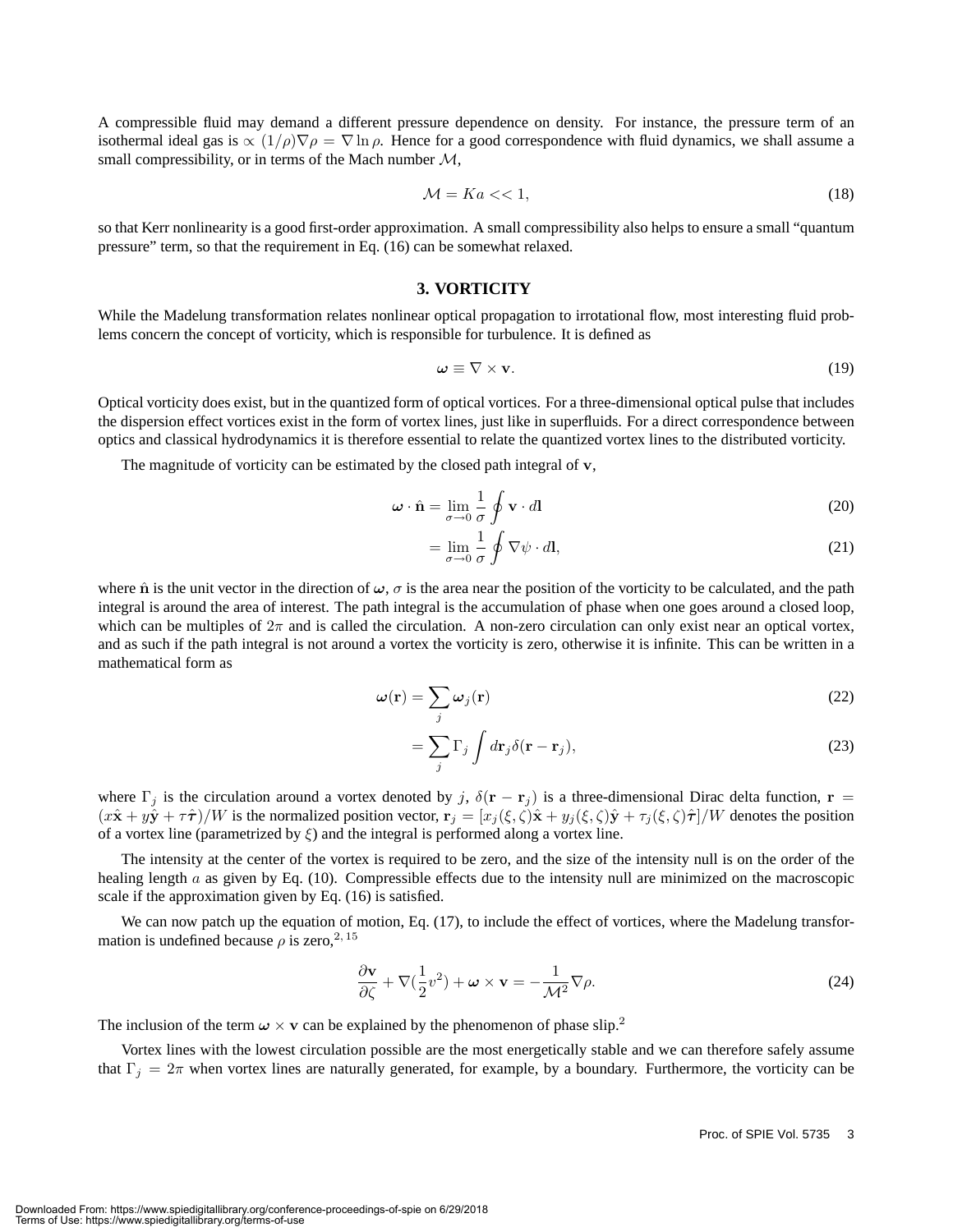regarded as continuous if the total absolute circulation of a given problem,  $\sum_j |\Gamma_j| \sim KW$ , is shared by a large number<br>of vortices. We can therefore approximate continuous vorticity with quantized vortices if of vortices. We can therefore approximate continuous vorticity with quantized vortices if

$$
KW>>2\pi.\t\t(25)
$$

In other words, when the requirement of Eq. (25) is satisfied, the quantization of vortices plays a much smaller role and the dynamics should approach the classical behavior. The use of discrete vortices to model continuous vorticity is a wellestablished numerical method in fluid dynamics.<sup>16</sup> Simulations<sup>11</sup> also show that the use of NLSE is a valid alternative to the Euler and Navier-Stokes equations for the study of free shear flow, and the NLSE dynamics of a large number of vortices can exhibit classical turbulence behavior.<sup>12</sup>

The formalism above shows that inviscid fluid dynamics can be studied by nonlinear optical propagation. 2D initial conditions can be specified using, for instance, spatial light modulators or holography. For 3D initial conditions, complete spatiotemporal amplitude and phase specification is needed, although current technology is not yet able to do so efficiently. Nonetheless one can certainly envision the use of short-pulse wave mixing, cross-phase modulation, or even spatial light modulators embedded in a slow light medium to accomplish the task. 3D amplitude and phase of the output optical beam can be measured by short-pulse holography.

#### **4. BOUNDARY CONDITIONS**

The refractive index acts as a (negative) potential function in the NLSE. A low refractive index region compared to the bulk thus corresponds to a high potential area. In the limit of infinite potential, the density  $\rho$  is restricted to be zero, and equivalently the velocity component normal to the boundary is set to zero, while there is no restriction on the tangential component. This is called the "free-slip" boundary condition in fluid dynamics.

To enforce a 3D boundary condition, the refractive index profile must be in 3D  $(x, y$  and t) as well, which means that the boundary must co-propagate with the pulse. One can therefore only use another light pulse, with a different polarization or frequency, to induce a 3D refractive index profile via cross-phase modulation. The "boundary" pulse should not change significantly with respect to  $z$ , so one should periodically compensate for its diffraction and dispersion, with, for instance, optical phase conjugation.

While one can enforce the "free-slip" boundary condition in optics, the most commonly used boundary condition in fluid dynamics is the "no-slip" boundary condition, which mandates a zero total velocity at the interface and has no obvious equivalence in optics. This issue is tackled in the next section.

#### **5. VORTEX NUCLEATION**

In an ordinary fluid, the creation of vortices is mainly due to an obstacle in the flow, the boundary of which in most cases is "no-slip". The vorticity naturally generated at such a boundary is diffused into the main flow by viscosity.

In optics one can only have a "free-slip" boundary as enforced by the refractive index. In a completely incompressible fluid, a "free-slip" boundary only results in a potential flow and does not generate vorticity.

Since a "no-slip" boundary, and viscosity for that matter, do not naturally exist in optics, we are forced to find alternative methods to mimic the ordinary fluid behavior of vorticity nucleation and diffusion. One method to generate vortices at a "free-slip" boundary is by compressibility, when velocity anywhere in the flow exceeds the speed of sound.<sup>14</sup> This seems to violate our assumption of incompressibility, but all we require is a high velocity near the boundary in order to generate vortices, while the velocity some distance away from the boundary can remain well below the speed of sound so that compressible effects are not large overall. Indeed, for a potential flow around a cylinder, the critical Mach number  $\mathcal{M}_c$  at which vortices start to form around the cylinder is only about  $0.4$ .<sup>14</sup>

To minimize compressible effects, one would like to lower the critical Mach number. This can be done by introducing sharp corrugations on the wall of a boundary, $14$  so that the potential flow speed near each corrugation is multiplied by its aspect ratio, given by the height of each corrugation h divided by its width  $w$ . In other words, the critical Mach number is proportional to  $w/h$ . We can then achieve vortex emission in the small compressibility regime if

$$
\mathcal{M}_c \sim \frac{w}{h} \ll \mathcal{M} \ll 1. \tag{26}
$$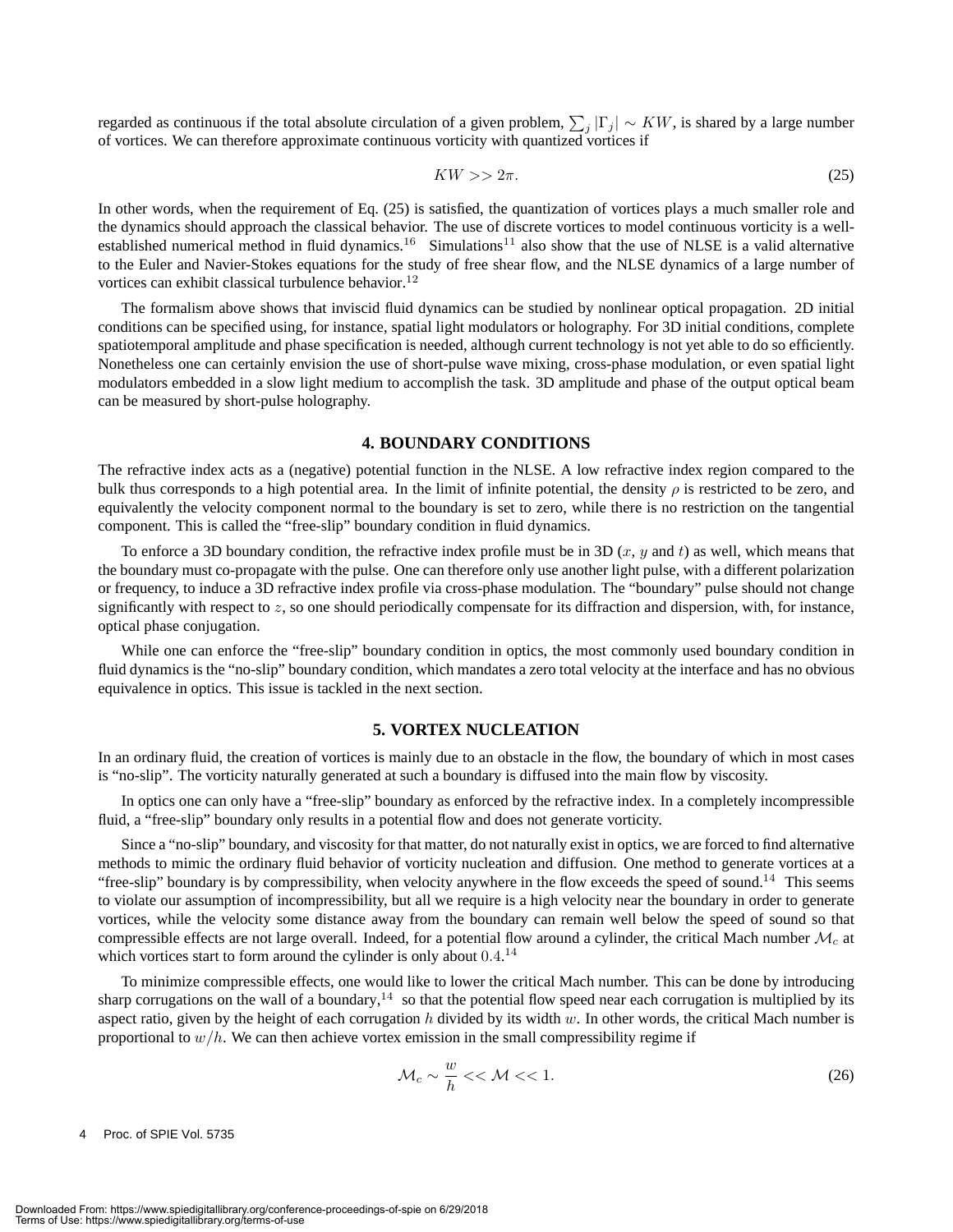For a sharp corrugation, the potential flow speed quickly reduces to the macroscopic value at a distance h away from the boundary, so as long as  $h \ll W$  the overall dynamics can still be regarded as incompressible.

What is the equivalent Reynolds number in the optical flow then? Reference<sup>12</sup> compares the average distance among the vortices to the Taylor microscale, and concludes that the Reynolds number should be given by  $\mathcal{R} \sim KW$ , according to our normalization. However, the average distance as calculated in Ref.<sup>12</sup> is only due to the quantized nature of the vortices, while the Taylor microscale is the scale at which viscous effect becomes noticeable. This comparison is thus between two length scales with different physical origins. A more physically sound estimate can be made by observing that the only dissipation mechanism available in a pure superflow is acoustic emission, which only becomes significant when the distance between two vortices is as close as  $a$ . One should then compare the Taylor microscale to  $a$  instead, or

$$
a \sim \frac{W}{\sqrt{\mathcal{R}}},\tag{27}
$$

$$
\mathcal{R} \sim \frac{1}{\mathcal{H}^2}.\tag{28}
$$

#### **6. THE SPLIT-STEP METHOD**

While an optical system shows promise for computing fluid dynamics, it also poses serious technical challenges. Ideally one would like to have a configurable nonlinear material with low loss, anomalous group-velocity dispersion, high defocusing nonlinearity, tailored spatial and temporal coherent diffusion properties and three-dimensional co-propagating boundaries. One may only be able to find separate materials or optical devices, each of which performs only some of the functions. Moreover, parasitic effects such as loss and high-order dispersion can be detrimental to the accuracy. To combine different devices and periodically compensate for parasitic effects, one may use the so-called "split-step" method. Consider the general NLSE,

$$
\frac{\partial A}{\partial \zeta} = \sum_{n=1}^{N} \hat{H}_n A,\tag{29}
$$

where propagation effects and boundary conditions are expressed in terms of operators  $H_n$ . The formal solution is

$$
A(\zeta + \Delta \zeta) = \exp\Big(\int_{\zeta}^{\zeta + \Delta \zeta} \sum_{n=1}^{N} \hat{H}_n d\zeta'\Big) A(\zeta),\tag{30}
$$

But if  $\Delta\zeta$  is much smaller than  $1/H$  where H is the magnitude of the operators, by virtue of the Baker-Hausdorff formula we have

$$
A(\zeta + \Delta \zeta) = \prod_{n=1}^{N} \exp\left(\hat{H_n} \Delta \zeta\right) A(\zeta) + O(H^2 \Delta \zeta^2). \tag{31}
$$

Each of the propagation effects can thus be applied separately to an optical pulse, with a quadratic error term. A symmetrized version of the split-step method can further reduce the error order,

$$
A(\zeta + \Delta \zeta) = \prod_{m=N}^{1} \exp\left(\hat{H}_m \frac{\Delta \zeta}{2}\right) \prod_{n=1}^{N} \exp\left(\hat{H}_n \frac{\Delta \zeta'}{2}\right) A(\zeta) + O(H^3 \Delta \zeta^3). \tag{32}
$$

One can then form a unit cell of a "meta-material" by combining a slice of defocusing material, a slice of anomalously dispersive material, a nonlinear region to apply the three-dimensional boundary conditions periodically by short pulses, and a gain medium to compensate for loss. The optical pulse can loop through the unit cell multiple times, so that the outcome will approximate the true solution as if we had an ideal medium.

The split-step method has the additional advantages that each subsystem can be tunable and easily substituted with another material or device, and the pulse evolution can be monitored more easily. The magnitude of each effect can be tuned by simply changing the propagation length in each device, In exchange of configurability we have sacrificed some accuracy due to discretization errors and instability. The computation speed may also be reduced by a large but constant fraction, as the pulse may spend most of its time on simply propagating from one device to the next and not performing the core computation by nonlinear propagation. The "split-step" method, however, does not detract from the inherent parallelism in the computation, as the transverse dimensions are not discretized.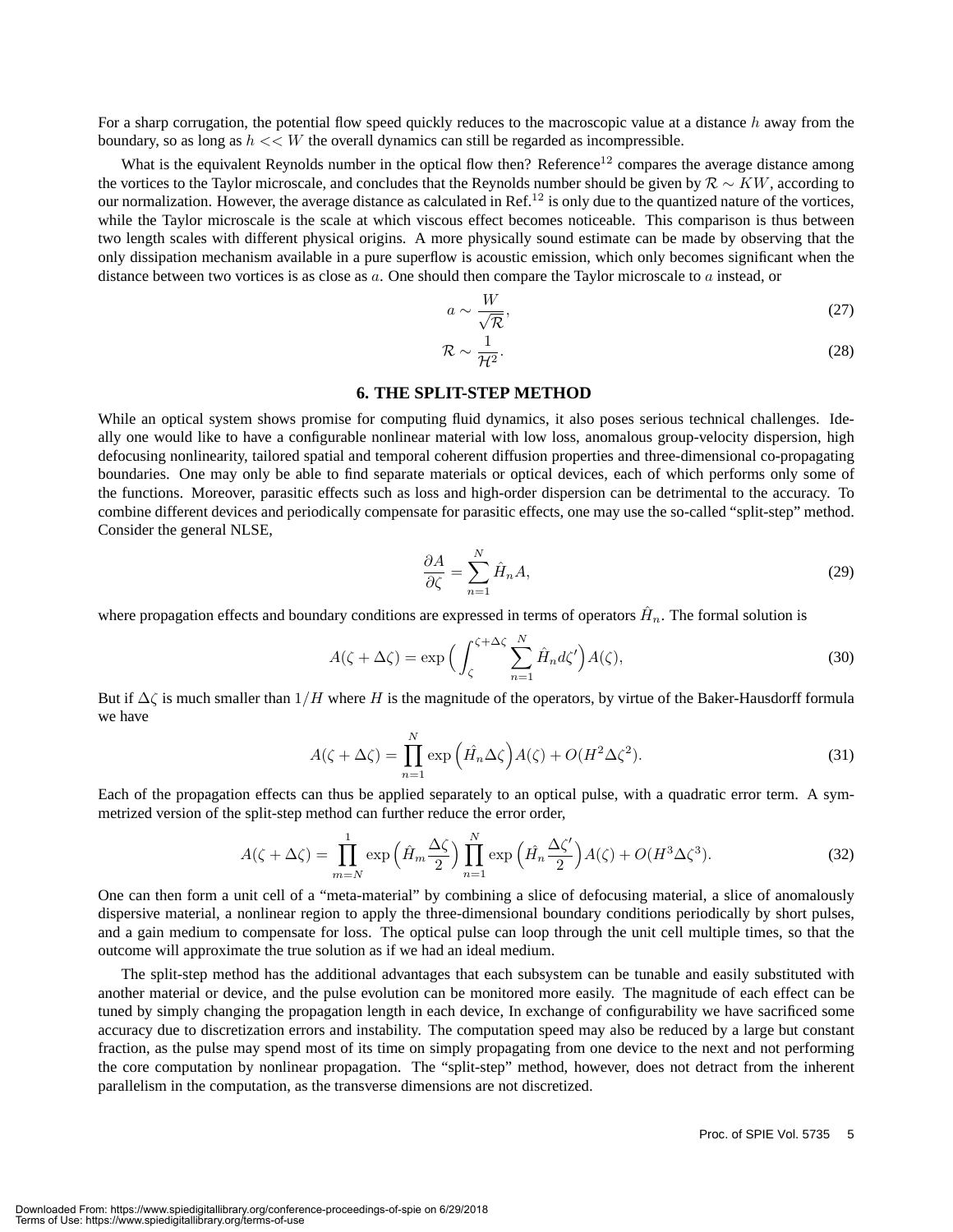#### **7. SCALING LAWS**

The first and foremost requirement for our optical system is to ensure an accurate correspondence with classical fluid dynamics. One can obtain the same dynamics with arbitrary scales as long as the Reynolds number  $R$  and the Mach number M are the same. In terms of fluid characteristic size L, velocity U, kinematic viscosity  $\nu$  and sound speed  $c_s$ ,  $\mathcal{R}$ and M are defined as

$$
\mathcal{R} \equiv \frac{UL}{\nu},\tag{33}
$$

$$
\mathcal{M} \equiv \frac{U}{c_s}.\tag{34}
$$

In terms of optical parameters,

$$
\mathcal{R} = \frac{UL}{\nu} = \left(\frac{W}{a}\right)^2,\tag{35}
$$

$$
\mathcal{M} = \frac{U}{c_s} = Ka.
$$
\n(36)

From the earlier discussions we see that optics can accurately simulate fluids if the Reynolds number is high ( $\mathcal{R}$  >> 1) and the Mach number is relatively low  $(\mathcal{M} \ll 1)$ .

Quantitatively, to ensure accuracy, all the assumptions in the above discussions should be satisfied and can be summarized as

$$
W \gg \frac{2\pi}{K} \gg 2\pi a \gg \lambda_0,\tag{37}
$$

A high optical intensity  $\rho$  is required to maintain small compressibility. In terms of the characteristic power P and intensity I,

$$
P \sim I W^2 >> \frac{K^2 W^2}{k_0^2 n_2} \sim \frac{\mathcal{M}^2 \mathcal{R}}{k_0^2 n_2}.
$$
\n(38)

Hence the total power is required to be much higher than the critical power, defined as  $1/(k_0^2 n_2)$ .

To estimate the ultimate performance of an optical system for fluid dynamics computation, we assume that an ideal optical medium can be fabricated and all technical problems can be solved without the need of the "split-step" method. The computation speed is then only limited by how fast an optical pulse can diffract and disperse. The time taken,  $t_o$ , by an optical pulse to propagate and compute the dynamics of a slightly compressible fluid flowing for a duration of  $t_f$ , with the same R and M, is the propagation distance divided by the group velocity  $v_q$ , provided that the pulse width is not longer than the latency.  $t_o$  is then given by

$$
t_o \sim \frac{U}{v_g} \frac{k_0}{K} \frac{W}{L} t_f \sim \frac{\mathcal{M}}{\sqrt{\mathcal{R}}} \frac{c_s^2}{k_0 \Delta n \nu v_g} t_f \equiv \frac{1}{S} t_f.
$$
 (39)

$$
S = \frac{\sqrt{\mathcal{R}}}{\mathcal{M}} \frac{k_0 \Delta n \nu v_g}{c_s^2} \tag{40}
$$

The factor S determines the computation speed of an optical system relative to a fluid. For typical values,  $\lambda_0 \sim 1 \ \mu m$ ,  $\Delta n \sim 10^{-4}$ ,  $v_g \sim 10^8$  ms<sup>-1</sup>,  $c_s \sim 10^3$  ms<sup>-1</sup>,  $\nu \sim 10^{-5}$  m<sup>2</sup>s<sup>-1</sup>, S is on the order of  $\sqrt{\mathcal{R}}/\mathcal{M} >> 1$ , which means that optics inherently computes fluid dynamics faster than even the fluid itself.

For an incompressible flow, one can study a fluid problem by experimenting with a smaller model, which evolves faster, while keeping the Reynolds number constant, such as in a wind tunnel. It is, however, impractical to make the model too small because the flow velocity of a pressure-driven flow is limited by the size. Similarly, the size of an optical system can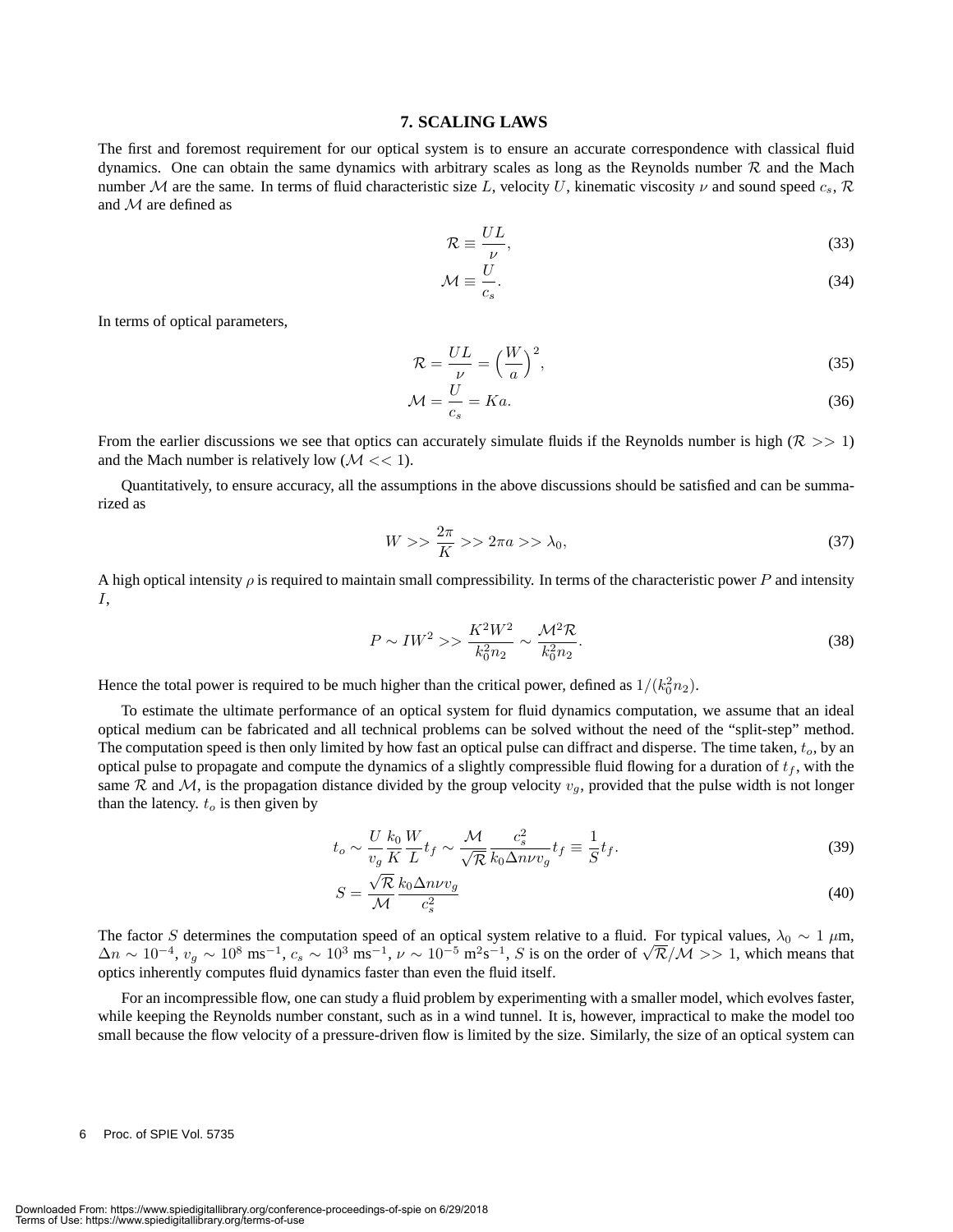be reduced to achieve faster computation of incompressible fluid dynamics, as long as the Reynolds number is the same while the Mach number is small enough. Provided that all other requirements are satisfied,  $t<sub>o</sub>$  in this regime is given by

$$
t_o \sim \frac{W^2}{L^2} \frac{\sqrt{\mathcal{R}}}{\mathcal{M}} \frac{k_0 \nu}{v_g} t_f \equiv \frac{W^2}{L^2} \frac{1}{S_I} t_f.
$$
\n
$$
\tag{41}
$$

$$
S_I = \frac{\mathcal{M}}{\sqrt{\mathcal{R}}} \frac{v_g}{k_0 \nu}.
$$
 (42)

The factor  $S_I$  determines the computation speed of the optical system relative to an incompressible fluid if the two systems have the same size. Using the parameters above,  $S_I \sim 10^6 \mathcal{M}/\sqrt{\mathcal{R}}$ . Say  $\mathcal{R} \sim 10^6$ ,  $\mathcal{M} \sim 0.1$ ,  $S_I \sim 100$ , so the optical experiment is 100 times factor than the fluid exptom when the two exptoms have the system is 100 times faster than the fluid system when the two systems have the same size, while further speed advantage can be gained by reducing the optical system size.

#### **8. CONCLUSION**

We have established a comprehensive formulation of "optohydrodynamics," in which an optical pulse can exihibit classical fluid properties and physical boundary conditions can be optically implemented. While this formalism is by no means complete because of the restriction of small compressibility and the lack of a fluid energy equation, our theory still obeys the fluid mass and momentum conservation equations, which should faithfully describe a large class of interesting problems including turbulence. Optical effects not considered here, such as incoherence, polarization, non-Kerr-type nonlinear effects and wave mixing, may also be used to further generalize our formulation. For example, incoherence may be related to the temperature of a fluid,<sup>7</sup> optical vortex solitons, which should exhibit fluidic properties, have been observed in photorefractive<sup>19</sup> and photovoltaic media<sup>20</sup> and with partially coherent light.<sup>21</sup> Optical vortex streets in walking secondharmonic generation have been observed and compared to von Karman vortex streets.<sup>22</sup>

There are enormous technical challenges ahead if actual systems are to be built for the purpose of fluid simulations especially for three-dimensional problems, but the speed, parallelism and configurability of optics promise vast advantages over numerical computation and fluid experiments.

#### **9. ACKNOWLEDGMENTS**

We thank Dr. Ravi Athale of DARPA and Prof. Michael Cross of Caltech for helpful discussions. Financial support from DARPA is gratefully acknowledged.

#### **REFERENCES**

- 1. E. Madelung, "Quantetheorie in hydrodynamischer form," Z. Phys. **40** 322 (1927).
- 2. R. J. Donnelly, *Quantized Vortices in Helium II* (Cambridge University Press, New York, 1991).
- 3. M. Brambilla, L. A. Lugiato, V. Penna, F. Prati, C. Tamm and C. O. Weiss, Phys. Rev. A **43,** 5114 (1991).
- 4. K. Staliunas, Phys. Rev. A **48,** 1573 (1993).
- 5. M. Vaupel, K. Staliunas and C. O. Weiss, Phys. Rev. A **54,** 880 (1996).
- 6. R. Y. Chiao and J. Boyce, Phys. Rev. A **60,** 4114 (1999).
- 7. E. L. Bolda, R. Y. Chiao and W. H. Zurek, Phys. Rev. Lett. **86,** 416 (2001).
- 8. G. A. Swartzlander, Jr. and C. T. law, Phys. Rev. Lett. **69,** 2503 (1992).
- 9. D. Rozas, C. T. Law and G. A. Swartzlander, Jr., J. Opt. Soc. Am. B **14,** 3054 (1997).
- 10. D. Rozas, Z. S. Sacks and G. A. Swartzlander, Jr., Phys. Rev. Lett. **79,** 3399 (1997).
- 11. C. Nore, M. E. Brachet and S. Fauve, Physica D **65,** 154 (1993), C. Nore, M. Abid and M. Brachet, Mecanique des fluids **319,** 733 (1994).
- 12. M. Abid, C. Huepe, S. Metens, C. Nore, C. T. Pham, L. S. Tuckerman, M. E. Brachet, Fluid Dynamics Research **33,** 509 (2003), and references therein.
- 13. Y. Pomeau and S. Rica, C.R. Acad. Sci. Paris **317,** 1287 (1993).
- 14. T. Frisch, Y. Pomeau and S. Rica, Phys. Rev. Lett. **69,** 1644 (1992).
- 15. E. B. Sonin, Rev. Mod. Phys. **59,** 87 (1987).